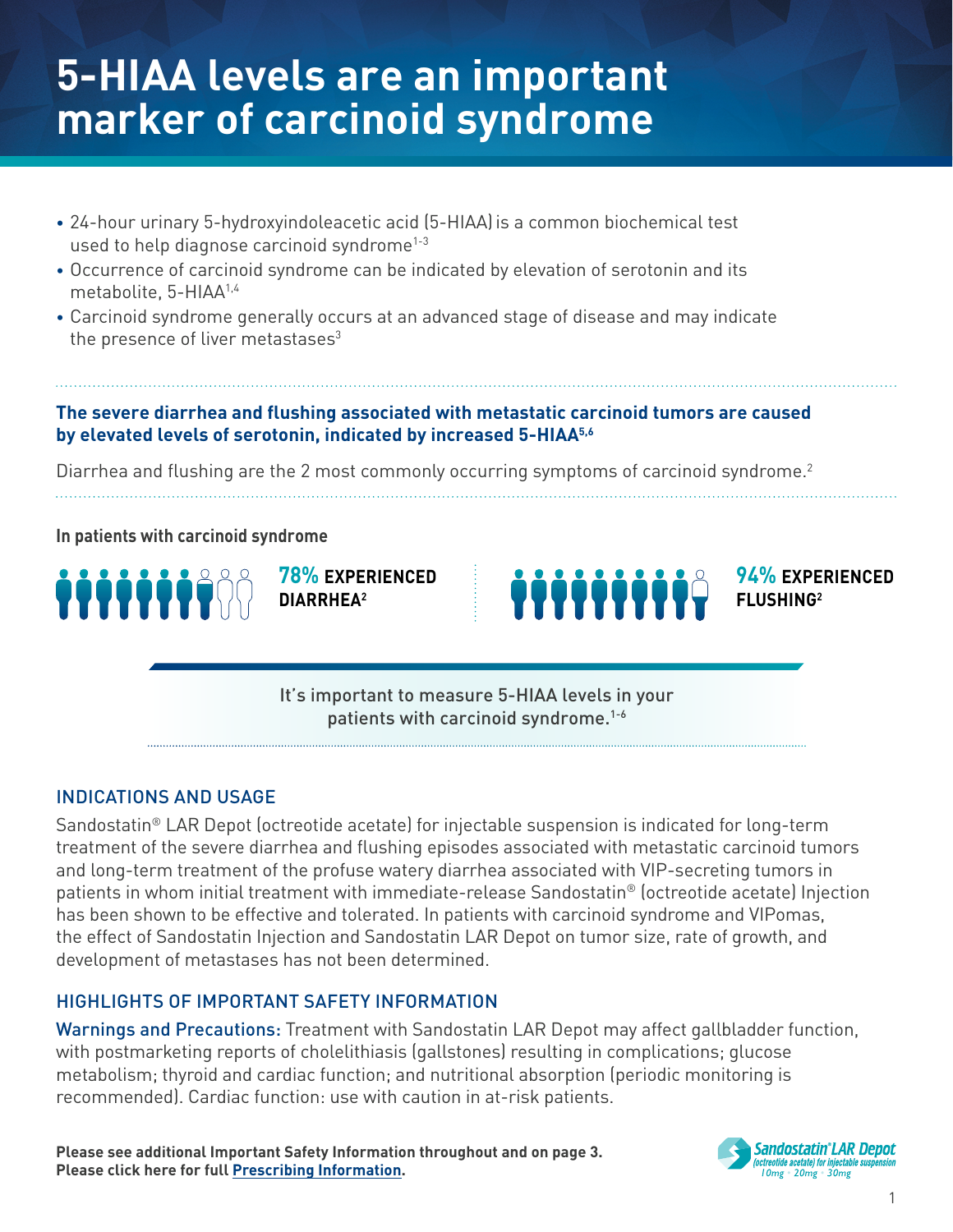## **Considerations for the 24-hour urinary 5-HIAA test**

- Measurement of urinary 5-HIAA is a commonly used diagnostic test for carcinoid syndrome, with a sensitivity of 73% and a specificity of 100%<sup>1</sup>
- Proper preparation before the test is essential. Medication and dietary restrictions are required to prevent false-positive results<sup>3,4</sup>



**After negative result in patients suspected of having carcinoid syndrome, follow-up 5-HIAA tests should be performed every 3 to 6 months.3**

Talk to your patients about foods and medications that may interfere with the results of a 24-hour urinary 5-HIAA test.



#### **Foods that can interfere with 5-HIAA testing1,3,4:**

- Avocados
- Bananas
- Pecans
- Pineapples
- Walnuts/hickory nuts



#### **Medications that can affect 5-HIAA testing1,3:**

- Acetaminophen
- Salicylates
- Guaifenesin
- L-dopa

## **HIGHLIGHTS OF IMPORTANT SAFETY INFORMATION (continued)**

#### **Drug Interactions:**

- The following drugs require monitoring and possible dose adjustment when used with Sandostatin® LAR Depot (octreotide acetate) for injectable suspension: cyclosporine, insulin, oral hypoglycemic agents, beta-blockers, and bromocriptine
- For lutetium Lu 177 dotatate injection: Discontinue Sandostatin LAR Depot at least 4 weeks prior to each lutetium Lu 177 dotatate dose

#### **Adverse Reactions:**

• The most common adverse reactions occurring in ≥20% of patients are back pain, fatigue, headache, abdominal pain, nausea, and dizziness.

**Please see additional Important Safety Information throughout and o[n page 3.](#page-2-0) Please click here for ful[l Prescribing Information.](https://www.novartis.us/sites/www.novartis.us/files/sandostatin_lar.pdf)**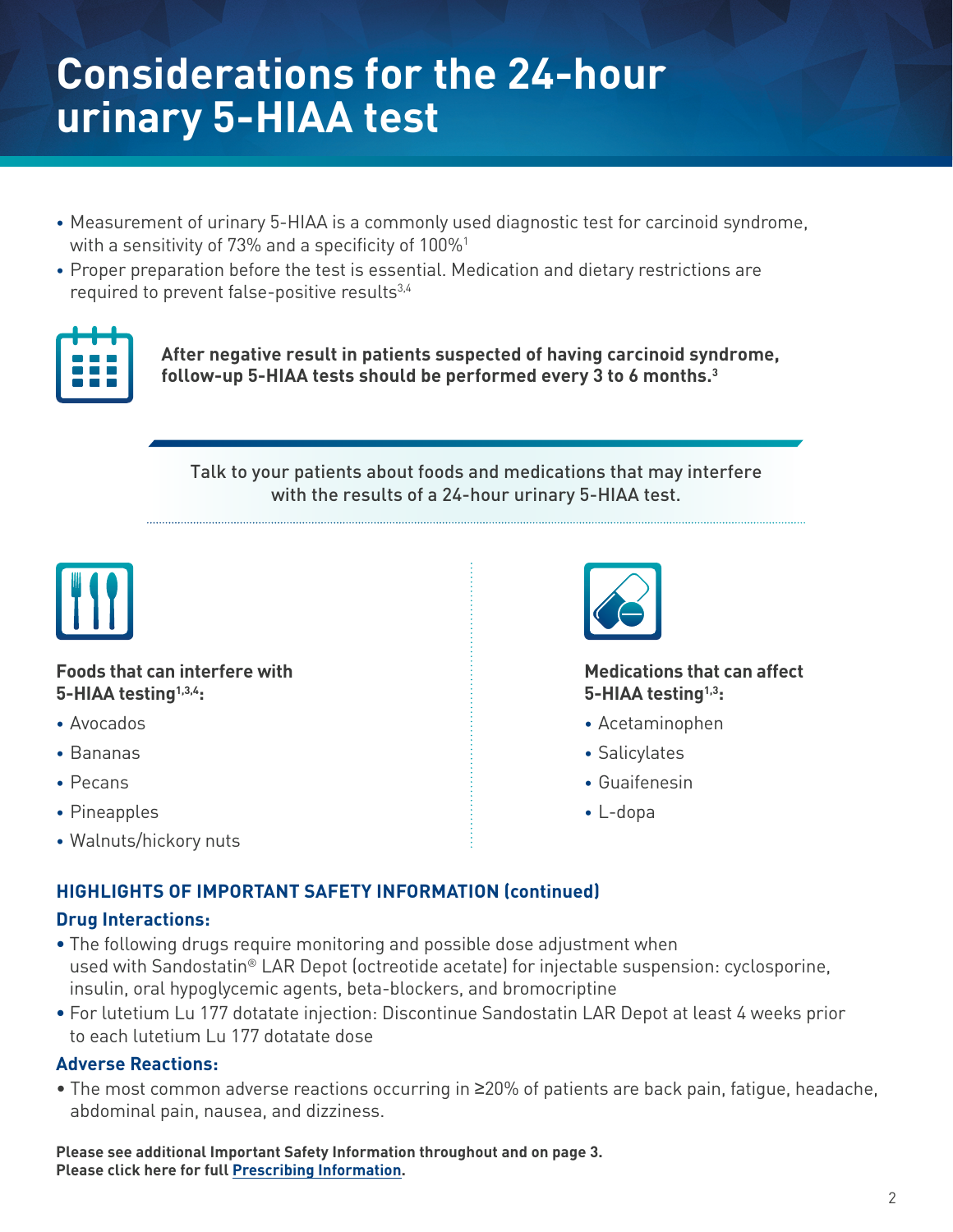## <span id="page-2-0"></span>**IMPORTANT SAFETY INFORMATION**

#### **Warnings and Precautions**

- Gallbladder abnormalities may occur. There have been postmarketing reports of cholelithiasis (gallstones) resulting in complications, including cholecystitis, cholangitis, pancreatitis, and requiring cholecystectomy in patients taking Sandostatin® LAR Depot (octreotide acetate) for injectable suspension. Patients should be monitored periodically. If complications of cholelithiasis are suspected, discontinue Sandostatin LAR Depot and treat appropriately
- Glucose Metabolism: Hypoglycemia or hyperglycemia may occur. Blood glucose levels should be monitored when Sandostatin LAR Depot treatment is initiated or when the dose is altered. Anti-diabetic treatment should be adjusted accordingly
- Thyroid Function: Hypothyroidism may occur. Baseline and periodic assessment of thyroid function (TSH, total and/or free T4) is recommended
- Cardiac Function: Bradycardia, arrhythmia, conduction abnormalities, and other electrocardiogram changes may occur. The relationship of these events to octreotide acetate is not established because many of these patients have underlying cardiac disease. Use with caution in at-risk patients
- Nutrition: Octreotide may alter absorption of dietary fats. Monitoring of vitamin  $B_{12}$  levels is recommended during therapy with Sandostatin LAR Depot. Patients on total parenteral nutrition and octreotide should have periodic monitoring of zinc levels

## **Drug Interactions**

- **•** The following drugs require monitoring and possible dose adjustment when used with Sandostatin LAR Depot: cyclosporine, insulin, oral hypoglycemic agents, beta-blockers, and bromocriptine. Octreotide has been associated with alterations in nutrient absorption, so it may have an effect on absorption of orally administered drugs. Drugs mainly metabolized by CYP3A4 and which have a low therapeutic index should be used with caution
- **•** Octreotide competitively binds to somatostatin receptors and may interfere with the efficacy of lutetium Lu 177 dotatate. Discontinue Sandostatin LAR Depot at least 4 weeks prior to each lutetium Lu 177 dotatate dose

## **Adverse Reactions**

**•** The most common adverse reactions occurring in patients receiving Sandostatin LAR Depot are biliary abnormalities (62%), injection-site pain (20%-50%), nausea (24%-41%), abdominal pain (10%-35%), fatigue (8%-32%), headache (16%-30%), hyperglycemia (27%), back pain (8%-27%), constipation or vomiting (15%-21%), dizziness (18%-20%), sinus bradycardia (19%), pruritus (18%), upper respiratory tract infection (10%-18%), myalgia (4%-18%), flatulence (9%-16%), arthropathy (8%-15%), rash (15%), generalized pain (4%-15%), sinusitis (5%-12%), conduction abnormalities (9%), hypoglycemia (4%), and arrhythmia (3%)

**References: 1.** Jensen RT, Doherty GM. Carcinoid tumors and the carcinoid syndrome. In: DeVita VT Jr, Hellman S, Rosenberg SA, eds. *Cancer: Principles & Practice of Oncology*. 7th ed. Philadelphia, PA: Lippincott Williams & Wilkins; 2005:1559-1574. **2.** Creutzfeldt W. Carcinoid tumors: development of our knowledge. *World J Surg*. 1996;20(2):126-131. **3.** Öberg K. Carcinoid tumors, carcinoid syndrome, and related disorders. In: Larsen PR, Kronenberg HM, Melmed S, Polonsky KS, eds. *Williams Textbook of Endocrinology.* 10th ed. Philadelphia, PA: WB Saunders Company; 2003:1857-1876. **4.** McCormick D. Carcinoid tumors and syndrome. *Gastroenterol Nurs*. 2002;25(3):105-111. **5.** Sandostatin LAR Depot [prescribing information]. East Hanover, NJ: Novartis Pharmaceuticals Corp; 2021. **6.** Rubin J, Ajani J, Schirmer W, et al. Octreotide acetate long-acting formulation versus open-label subcutaneous octreotide acetate in malignant carcinoid syndrome. *J Clin Oncol*. 1999;17(2):600-606.